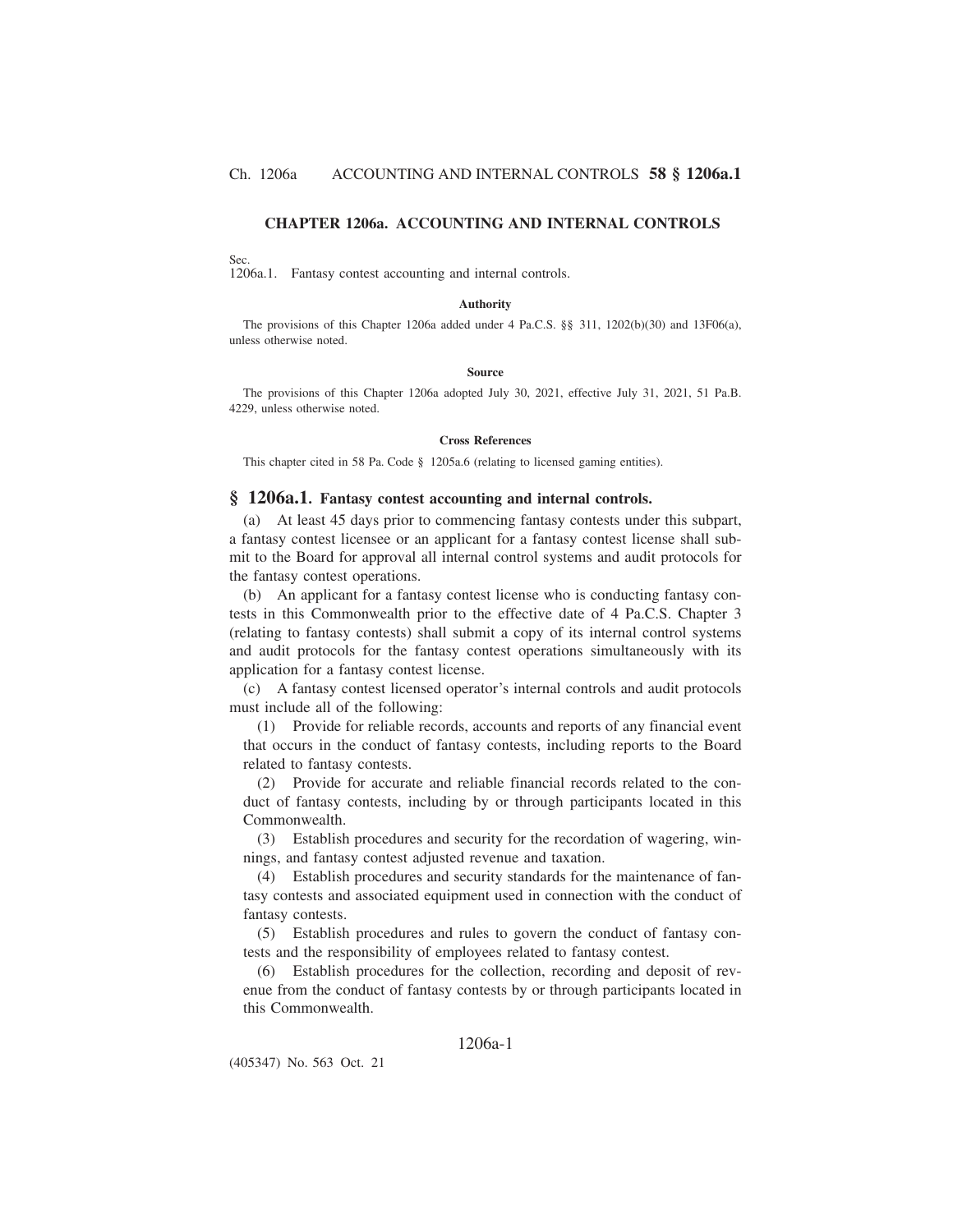(7) Establish reporting procedures and records required to ensure that all money generated from fantasy contests by or through participants located in this Commonwealth is accounted for.

(8) Ensure that all functions, duties and responsibilities related to fantasy contests are appropriately segregated and performed in accordance with sound financial practices by qualified employees.

(9) Ensure the confidentiality of the participant's personal and financial information.

(10) Ensure the segregation of participant funds from operational funds in separate accounts and maintain a reserve in the form of cash, cash equivalents, security deposits held by banks and processors, an irrevocable letter of credit, payment processor reserves and receivables, a bond or a combination thereof in an amount sufficient to pay all prizes and awards offered to winning participants.

(d) The submissions required under subsections (a) and (b) must include a detailed description of the fantasy contest license operator's administrative and accounting procedures related to fantasy contests, including its written system of internal controls. Each written system of internal controls must include all of the following:

(1) An organizational chart depicting appropriate functions and responsibilities of employees involved in fantasy contests.

(2) A description of the duties and responsibilities of each position shown on the organizational chart.

(3) A detailed narrative description of the administrative and accounting procedures to satisfy the requirements in 4 Pa.C.S. § 325 (relating to conditions of licensure).

(4) The record retention policy of the licensed operator.

(5) The procedure to be utilized to ensure that money generated from the conduct of fantasy contests is safeguarded, including mandatory counting and recording procedures.

(6) Procedures to ensure that recorded accountability for assets is compared with actual assets at intervals required by the Board and appropriate action is taken with respect to discrepancies.

(7) Procedures to be utilized by an employee of a licensed operator in the event of a malfunction of a fantasy contest terminal or other equipment used in the conduct of fantasy contests.

(8) Procedures to be utilized by a licensed operator to prevent individuals under the age of 18 or fantasy contest self-excluded individuals from entering fantasy contests.

(9) Other items the Board may request in writing to be included in the internal controls.

(10) A statement signed by the chief financial officer of the proposed licensed operator or other competent person and the chief executive officer of

# 1206a-2

(405348) No. 563 Oct. 21

*2021 Commonwealth of Pennsylvania*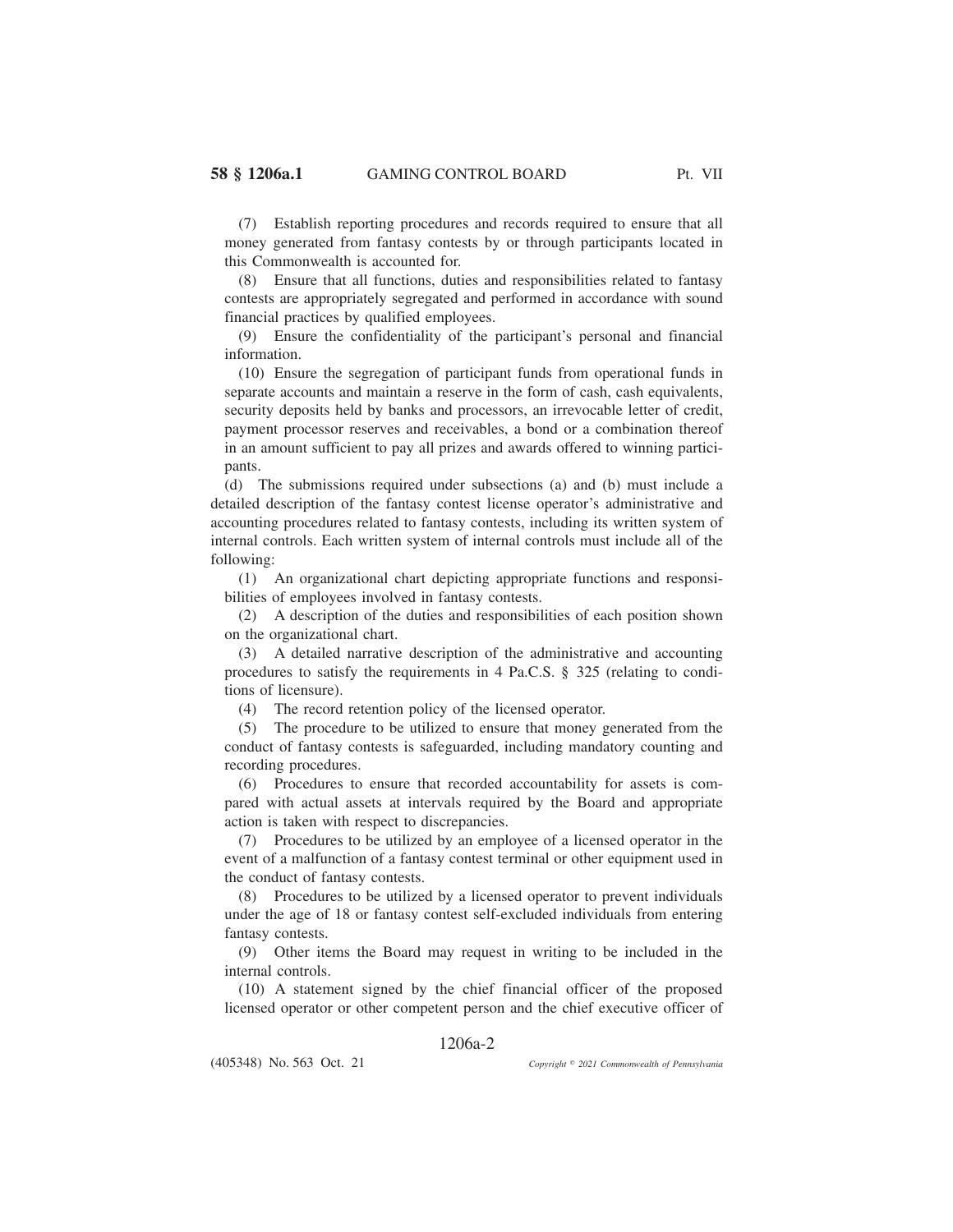the proposed licensed operator or other competent person attesting that the officer believes, in good faith, that the system satisfies the requirements in 4 Pa.C.S. § 325.

(e) Prior to authorizing a licensed operator to begin the conduct of fantasy contests, the Board will review the system of internal controls and audit protocols submitted under subsections (a) and (b) to determine whether it conforms to the requirements in this chapter and whether it provides adequate and effective controls for the conduct of fantasy contests.

(f) If a licensed operator intends to make a change or amendment to its system of internal controls, it shall submit the change or amendment electronically to the Bureau of Gaming Operations in a manner prescribed by the Bureau of Gaming Operations. The licensed operator may implement the change or amendment upon receipt of approval or on the 30th calendar day following the filing of a complete submission unless the fantasy contest licensee receives written notice tolling the change or amendment in accordance with subsection (g) or written notice from the Board's Executive Director rejecting the change or amendment.

(g) If during the 30-day review period in subsection (f), the Bureau of Gaming Operations preliminarily determines that a procedure in a submission contains an insufficiency likely to negatively affect the integrity of fantasy contests or the control of revenue generated from fantasy contests, the Bureau of Gaming Operations, by written notice to the licensed operator, will:

(1) Specify the nature of the insufficiency and, when possible, an acceptable alternative procedure.

(2) Direct that the 30-calendar day review period in subsection (f) be tolled and that any internal controls at issue not be implemented until approved under subsection (i).

(h) A submission under this section shall be deemed insufficient and likely to negatively affect the integrity of fantasy contests if the submission:

(1) Fails to provide information sufficient to permit the review of fantasy contests.

(2) Fails to provide for the segregation of incompatible functions so that no employee is in a position to commit an error or perpetrate a fraud and to conceal the error or fraud in the normal course of the employee's duties.

(3) Does not include forms or other materials referenced in the submission or required under 4 Pa.C.S. Chapter 3 or this subpart.

(4) Would implement operations or accounting procedures not authorized by 4 Pa.C.S. Chapter 3 or this subpart.

(i) When a change or amendment has been tolled under subsection (g), the licensed operator may submit a revised change or amendment within 30 days of receipt of the written notice from the Bureau of Gaming Operations. The licensed operator may implement the revised change or amendment upon receipt of written notice of approval from the Board's Executive Director or on the 30th calendar day following the filing of the revision unless the licensed operator receives

# 1206a-3

(405349) No. 563 Oct. 21